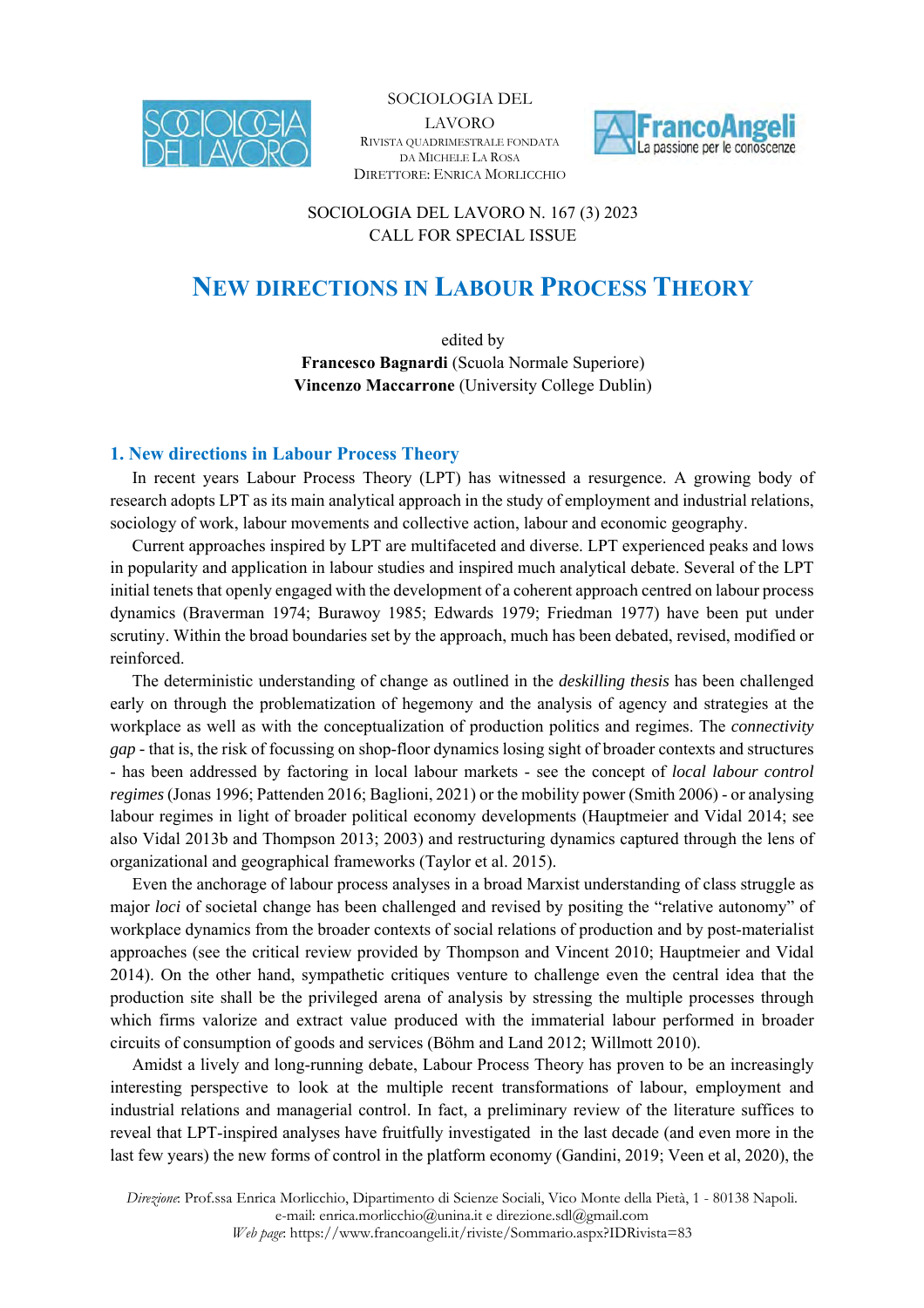



role of algorithmic discipline and technology in retail, services and manufacturing (Cini and Goldmann, 2021; Delfanti, 2021); the multiple forms of workers agency - from organizational misbehaviour (Contu 2008; Taylor and Bain 2016) to more conventional processes of solidarity formation and contentious action (Atzeni 2010; Tassinari and Maccarrone 2020); the process and effects of production reorganization along global production networks (Flecker, Haidinger, and Schönauer 2013; Hammer and Plugor 2019; Naz and Bögenhold 2020) and the application of new forms of control and value extraction that put in motion the emotional performance of workers (Korczynski 2016; Ikeler 2015).

On the one hand, therefore, LPT demonstrates resilience and resurgence: it animates a lively internal debate and at the same time it remains a useful conceptual toolbox for the analysis of new forms of work organization and their consequences for labour. On the other hand, it maintains a radical approach to labour studies, offering a toolbox to analyse patterns of conflict and agency without losing sight of the role of structures and contexts of opportunities and constraints.

This special issue therefore takes stock of the LPT literature to critically evaluate its accomplishment and shortcomings, and to tease out the most promising prospects for future research within this framework. The *fil rouge* of the contributions will be the discussion of Labour Process Analyses today, its application, insights, future perspectives, and *lacunae* in addressing different issues within labour studies. The special issue will thus formalize the result of a collective engagement with the LPT literature and endeavour to a twofold purpose. On the one hand, it will take stock of the existing literature, summarize its most crucial recent developments and 'put order' among a growing and lively debate. This will provide a reference point for those researchers that are interested to approach the field of labour studies from a radical perspective. At the same time, the special issue will engage with the LPT and other consolidated approaches in order to spark a debate and a dialogue among scholars that are sympathetic to Labour Process Analyses and those that have rather overlooked or dismissed it too quickly. It will allow to showcase that LPT can be fruitfully applied to a variety of important labour issues. We are open to both empirical and theoretical contributions.

A list of themes of interest to be discussed include the following:

- LPT and the platform economy. LPT provides a useful toolbox to analyse new forms of algorithmic managerial control and the transformation of workplace dynamics in the platform economy. Between techno-optimistic accounts of liberating gig-work and depressing phantoms of panoptic control, labour process analyses tease out the contentious frontier of control and resistance in the gig economy. A lively debate and a rich series of field research signal avenues of future research but calls for systematization and critical reflection.
- LPT, digitalisation and automation. Early labour process analyses focussed on Fordist, vertically-integrated production processes. These same analyses were later of great use to grasp the transformations in the workplace and the stakes of the shift from Tayolorism to lean production. Nowadays, digitalization, robotization and automation are still part and parcel of workplace transformation, concur to and are shaped by patterns of resistance and control. LPT remains a crucial tool in the labour sociology conceptual box to analyse these processes.
- **LPT and the logistics sector**. In highly fragmented production processes, circulation becomes a crucial site of value extraction and thus of workplace conflict. Logistics represent a crucial sector not only for its structural role but also for the speed of control devices transformation, the social composition of its workforce and the contentiousness of workers and their communities. LPT offers a privileged set of tools to grasp such open-ended, continuously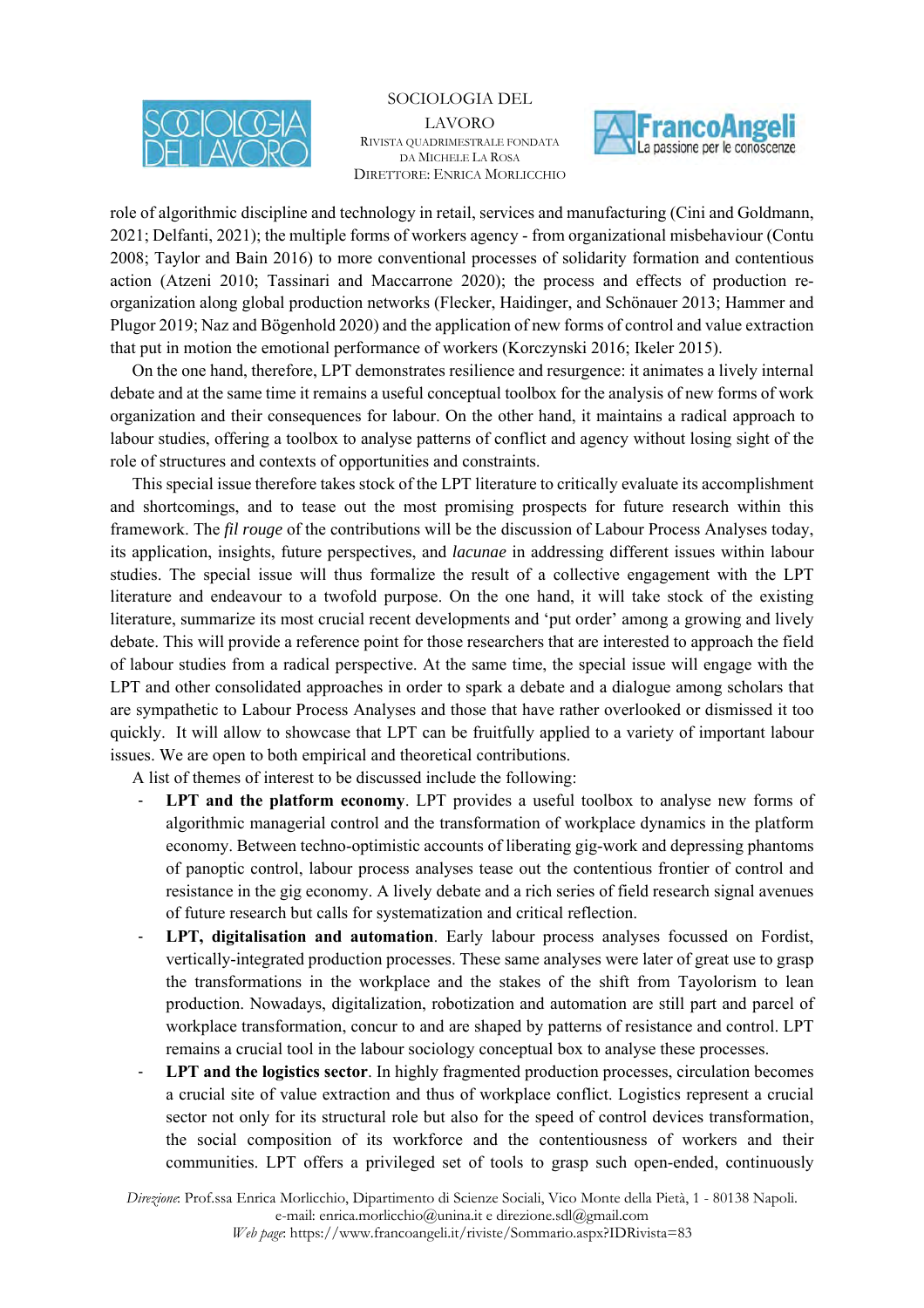



contended production process and the multiple dynamics of control and resistance that here arise.

- LPT and the 'new' service sector. In advanced capitalist economies new jobs are created in the tertiary sector and often in low-added-value services. The role of big retail chains is today relevant for their ability to shape consumption patterns, supply chains (therefore production), and of course labour control regimes. Recent insightful contributions have investigated the patterns of control and resistance in global-wide retail chains (Reich and Bearman 2018; Wood 2020). A reflection on the role of LPT in investigating the impact of retail on work and labour agency is a fruitful starting point to taking stock of what has been written and set the pace for future research.
- **LPT and Political Economy.** After the hegemonic decade of the Varieties of Capitalism approach, Comparative Political Economy is looking for new perspectives. Next to new institutionalist approaches and Welfare Studies, the Growth Models perspective endeavours to account for the role of political, societal, and economic drivers of national capitalisms. Yet, such efforts have still very little to tell on the workplace dynamics and the transformation of business models, managerial forms of control and workers' contentious actions that are not channeled within traditional trade unions practices. How do Political Economy perspective and LPT have influenced each other? How can LPT inform Political Economy theoretical endeavour to account for macro, meso and micro transformation at the crossroads between political, economic and societal processes?
- LPT and trade unions. By focussing on shop-floor dynamics of control and resistance, LPT has often relied on a simplified understanding of trade unions' institutional and political constraints and opportunities. Labour process analysis have rarely endeavored to link analytically broader factors that shape trade unions' logic of actions and the workplace dynamics of contention over the frontiers of control. How can labour process theory inform our analyses of unions' decay and renewal? How does LPT provide analytical purchase over the emergence of new forms of grassroots labour organization or the shifting strategies of traditional trade unions?
- LPT and global production networks. The reorganization of production processes along transnational and power-laden chains of production is a crucial feature of contemporary capitalism and a major shift from Fordist, vertically integrated production process that the early labour process theorists have developed their first analyses on. While GPNs and GVCs are labour sociologists' object of inquiry for more than two decades, only recently researchers have tried to combine such approaches with LPT. What is then the relationship between LPT and fragmented production processes? How does LPT that inquired Fordist factories deals with the multiplication of differences along production chains? What are benefits and shortcomings of combining LPT and GPN?
- LPT and social reproduction. Labour control and resistance do not start nor end at the gates of the factory. A growing body of literature has provided new avenues to analyse how forms of control and resistance are continuously reproduced outside the shopfloor. Recent literature have mobilized feminist perpectives to analyse how everyday social reproduction dynamics are also part and parcel of the arena in which labour control is crafted and resisted. How can LPT account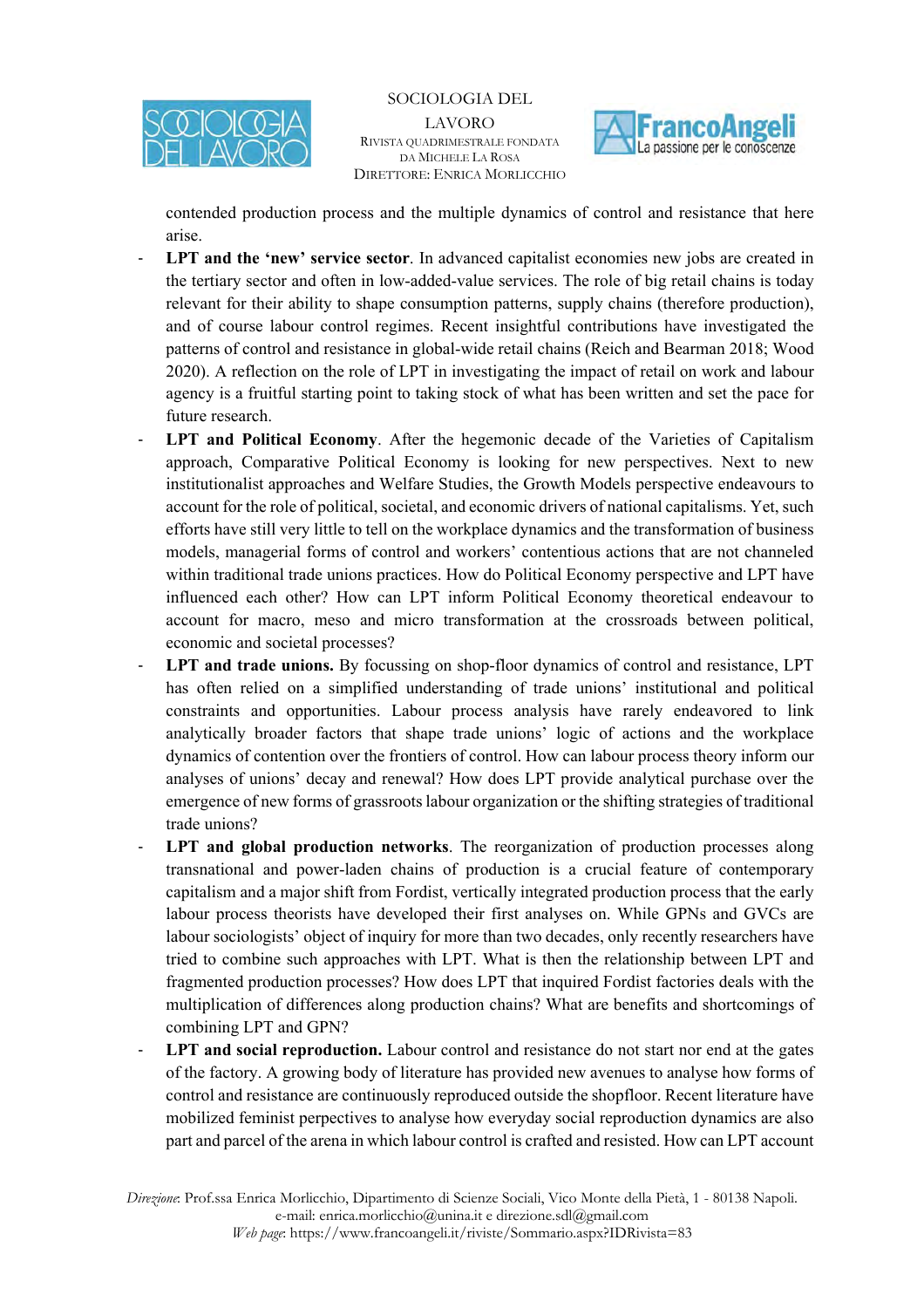



for the dynamics of control and hierarchization of labour that occur outside the production processes? How can the study of social reproduction can inform the dynamics of workers' resistance to the extraction of value within and beyond the productive realms?

- **Labour Process Theory in Italy, Italy in Labour Process Theory**. On the one hand, Labour Process Theorist have, often implicitly, built upon the insights, theoretical underpinnings and research methodologies of the Italian *Operaisti*. On the other hand, labour process analyses have not featured prominently in the Italian landscape of labour studies that has rather focused, with valuable exceptions, on territorial and institutional factors of development, partially sidelining the role of labour conflict and managerial disciplining imperative in industrial transformation. Can a fruitful exchange be established between the main theoretical approaches within Italian labour sociology and Labour Process Theory?

## **2. Conditions and deadlines**

Article proposals in Italian or English should be submitted via email to the Journal web page: http://ojs.francoangeli.it/\_ojs/index.php/sl/about/submissions no later than **15th March 2023**. Authors should follow the instructions to upload the complete articles. Articles should be no longer than **8,000 words**, and must adhere to the journal's style and editorial standards: https://www.francoangeli.it/riviste/NR/Sl-norme\_EN.pdf.

Any article that does not comply with the word limit or the style and editorial standards indicated in this call for papers will not be accepted. Correctly formatted articles submitted via the journal's online platform shall be subject to a process of double-blind peer review.

#### **Bibliography**

- Atzeni, Maurizio. 2010. *Workplace Conflict: Mobilization and Solidarity in Argentina*. London: Palgrave Macmillan.
- Baglioni, Elena. 2021. 'The Making of Cheap Labour across Production and Reproduction: Control and Resistance in the Senegalese Horticultural Value Chain'. *Work, Employment and Society* (2021): online first. https://doi.org/10.1177%2F0950017021999569.
- Böhm, Steffen, and Chris Land. 2012. 'The New "Hidden Abode": Reflections on Value and Labour in the New Economy'. *The Sociological Review* 60 (2): 217–40. https://doi.org/10.1111/j.1467-954X.2012.02071.x.
- Braverman, Harry. 1974. *Labor and Monopoly Capital : The Degradation of Work in the Twentieth Century*. Monthly Review Press.
- Burawoy, Michael. 1985. *The Politics of Production : Factory Regimes under Capitalism and Socialism*. Verso.
- Cini, Lorenzo and Goldmann, Bartek. 2021. The Worker Capabilities Approach: Insights from Worker Mobilizations in Italian Logistics and Food Delivery. *Work, Employment and Society* 35(5): 948-967.
- Contu, Alessia. 2008. 'Decaf Resistance: On Misbehavior, Cynicism, and Desire in Liberal Workplaces'. *Management Communication Quarterly* 21 (3): 364–79. https://doi.org/10.1177/0893318907310941.
- Delfanti, Alessandro. 2021. Machinic dispossession and augmented despotism: Digital work in an Amazon warehouse. *New Media & Society* 23(1):39-55.
- Edwards, Richard. 1979. *Contested Terrain*. Basic Books, Inc.
- Flecker, Jörg, Bettina Haidinger, and Annika Schönauer. 2013. 'Divide and Serve: The Labour Process in Service Value Chains and Networks'. *Competition & Change* 17 (1): 6–23. https://doi.org/10.1179/1024529412Z.00000000022.

*Direzione*: Prof.ssa Enrica Morlicchio, Dipartimento di Scienze Sociali, Vico Monte della Pietà, 1 - 80138 Napoli. e-mail: enrica.morlicchio@unina.it e direzione.sdl@gmail.com *Web page*: https://www.francoangeli.it/riviste/Sommario.aspx?IDRivista=83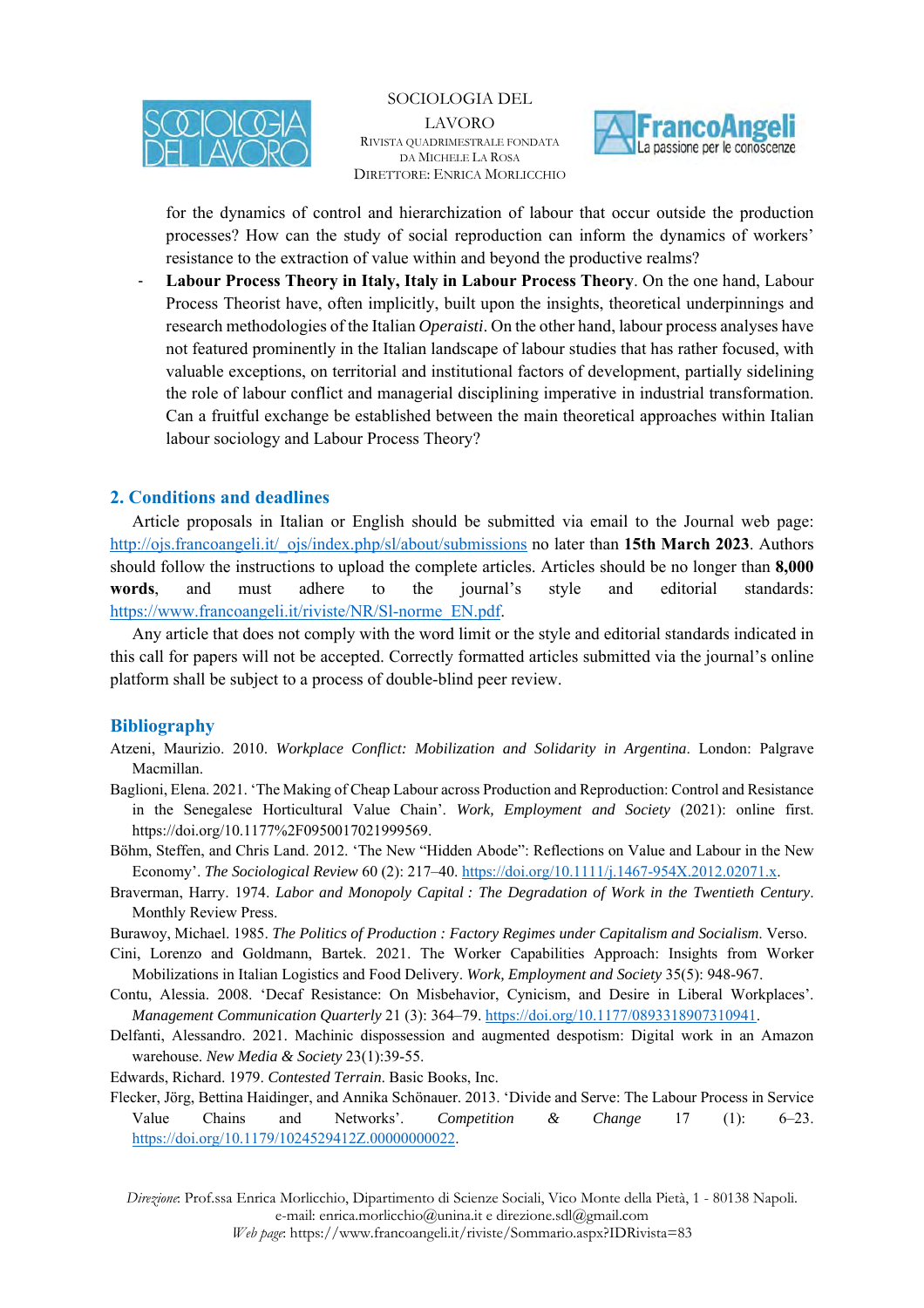

SOCIOLOGIA DEL

LAVORO RIVISTA QUADRIMESTRALE FONDATA DA MICHELE LA ROSA DIRETTORE: ENRICA MORLICCHIO



- Friedman, Andrew. 1977. *Industry & Labour: Class Struggle at Work and Monopoly Capitalism*. London: The Macmillan Press.
- Gandini, Alessandro. 2019. Labour process theory and the gig economy. *Human Relations* 72: 1039–1056.
- Hammer, Nikolaus, and Réka Plugor. 2019. 'Disconnecting Labour? The Labour Process in the UK Fast Fashion Value Chain'. *Work, Employment and Society*, May, 0950017019847942. https://doi.org/10.1177/0950017019847942.
- Hauptmeier, Marco, and Matt Vidal, eds. 2014. *Comparative Political Economy of Work*. Critical Perspective on Work and and Employment. Palgrave.

http://https://he.palgrave.com/page/detail/?sf1=barcode&st1=9781137322272.

- Ikeler, Peter. 2015. 'Deskilling Emotional Labour: Evidence from Department Store Retail': *Work, Employment and Society*, November. https://doi.org/10.1177/0950017015609031.
- Jonas, Andrew E. G. 1996. 'Local Labour Control Regimes: Uneven Development and the Social Regulation of Production'. *Regional Studies* 30 (4): 323–38. https://doi.org/10.1080/00343409612331349688.
- Korczynski, Marek. 2016. 'Communities of Coping: Collective Emotional Labour in Service Work': *Organization*, August. https://doi.org/10.1177/1350508403010001479.
- Naz, Farah, and Deiter Bögenhold. 2020. 'Understanding Labour Processes in Global Production Networks: A Case Study of the Football Industry in Pakistan'. *Globalizations* 0 (0): https://doi.org/10.1080/14747731.2019.1708658.
- Pattenden, Jonathan. 2016. 'Working at the Margins of Global Production Networks: Local Labour Control Regimes and Rural-Based Labourers in South India'. *Third World Quarterly* 37 (10): 1809–33. https://doi.org/10.1080/01436597.2016.1191939.
- Reich, Adam, and Peter Bearman. 2018. *Working for Respect: Community and Conflict at Walmart*. Columbia University Press.
- Smith, Chris. 2006. 'The Double Indeterminacy of Labour Power: Labour Effort and Labour Mobility'. *Work, Employment and Society* 20 (2): 389–402. https://doi.org/10.1177/0950017006065109.
- Tassinari, Arianna, and Vincenzo Maccarrone. 2020. 'Riders on the Storm: Workplace Solidarity among Gig Economy Couriers in Italy and the UK'. *Work, Employment and Society* 34 (1): 35–54. https://doi.org/10.1177/0950017019862954.
- Taylor, Phil, and Peter Bain. 2016. '"Subterranean Worksick Blues": Humour as Subversion in Two Call Centres:' *Organization Studies*, June. https://doi.org/10.1177/0170840603249008.
- Taylor, Phil, Kirsty Newsome, Jennifer Bair, and Al Rainnie. 2015. 'Putting Labour in Its Place: Labour Process Analysis and Global Value Chains'. In *Putting Labour in Its Place : Labour Process Analysis and Global Value Chains*, by Kirsty Newsome, Phil Taylor, Jennifer Bair, and Al Rainnie, 1–28. Palgrave.
- Thompson, Paul. 2003. 'Disconnected Capitalism: Or Why Employers Can't Keep Their Side of the Bargain'. *Work, Employment and Society* 17 (2): 359–78. https://doi.org/10.1177/0950017003017002007.
- ———. 2013. 'Financialization and the Workplace: Extending and Applying the Disconnected Capitalism Thesis'. *Work, Employment and Society* 27 (3): 472–88. https://doi.org/10.1177/0950017013479827.
- Thompson, Paul, and Steve Vincent. 2010. 'Labour Process Theory and Critical Realism'. In *Working Life : Renewing Labour Process Analysis*, by Paul Thompson and Chris Smith, 47–69. Palgrave Macmillan.]
- Veen, Alex, Tom Barrat and Caleb Goods. 2020. Platform-Capital's 'App-etite' for Control: A Labour Process Analysis of Food-Delivery Work in Australia. Work, Employment and Society 34(3): 388-406.
- Vidal, Matt. 2013a. 'Low-Autonomy Work and Bad Jobs in Postfordist Capitalism'. *Human Relations* 66 (4): 587–612. https://doi.org/10.1177/0018726712471406.
	- ———. 2013b. 'Postfordism as a Dysfunctional Accumulation Regime: A Comparative Analysis of the USA, the UK and Germany'. *Work, Employment and Society* 27 (3): 451–71. https://doi.org/10.1177/0950017013481876.

*Direzione*: Prof.ssa Enrica Morlicchio, Dipartimento di Scienze Sociali, Vico Monte della Pietà, 1 - 80138 Napoli. e-mail: enrica.morlicchio@unina.it e direzione.sdl@gmail.com *Web page*: https://www.francoangeli.it/riviste/Sommario.aspx?IDRivista=83